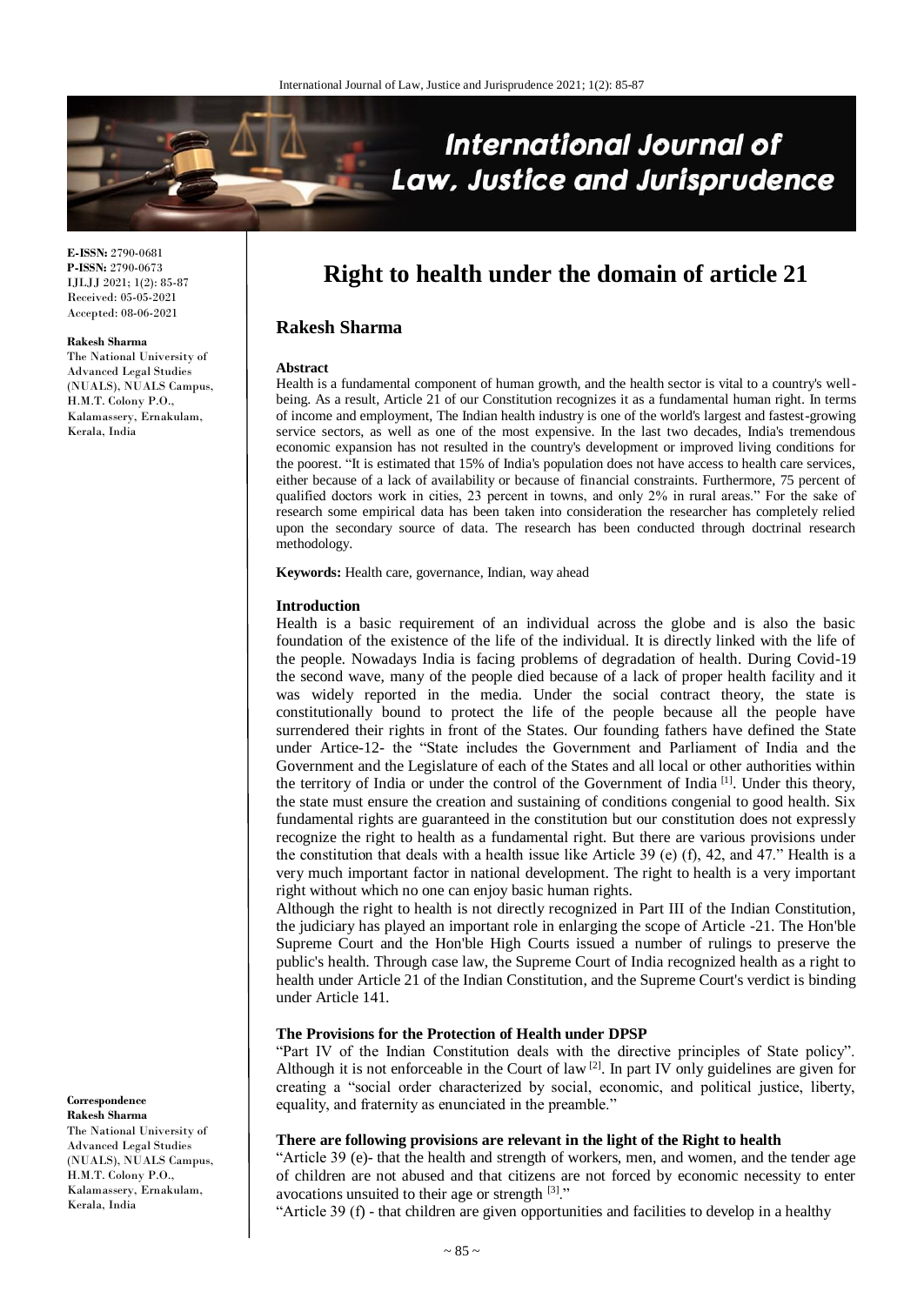manner and in conditions of freedom and dignity and that childhood and youth are protected against exploitation and against moral and material abandonment [4]."

"Article 42- The State shall make provision for securing just and humane conditions of work and for maternity relief [5]." "Article 47- Duty of the State to raise the level of nutrition and the standard of living and to improve public health:"

In the Light of DPSP Hon'ble Supreme Court of India has also pronounced the judgment for the protection of the health of the people. In "*Lakshami Kant Pandey* v*. Union of India* <sup>[6]</sup>", "Bhagwati, J." While pronouncing the judgment he observed that "It is obvious that in a civilized society the importance of child welfare cannot be overemphasized because the welfare of the entire community, its growth and development depends upon the health and well-being of its children. Children are a supremely important national asset and the future well-being of the nation depends on how its children grow and develop". The case was decided by the Hon'ble Supreme Court for equitable and humane working conditions and maternity relief "*U.P.S.C. Board* v*. Harishankar* <sup>[7]</sup>", the court underlined that the constitution indicates a strong concern for worker welfare. The court may not enforce the DPSP, but it must interpret the legislation in a way that does not jeopardize the DPSP's goal. In "P *Sivaswamy* v*. State of Andhra Pradesh* [8]*"*, the Supreme Court held that "The state is required under Article 42 to establish provisions for securing just and humane working conditions. Various Articles in Part IV of the Constitution state that it is the state's responsibility to establish a social environment that benefits human dignity for citizens to live in."

# **Right to Health under Part III of the Constitution**

The people's fundamental rights were recognized in "Part III of the Indian Constitution". People's fundamental rights are not absolute, and they are bound to reasonable limitations when exercising them. "Although India's constitution does not explicitly mention health as a fundamental right, the Indian judiciary has ruled that the right to health is an intrinsic aspect of life and that the state has a constitutional obligation to provide basic health services [9] ." In "*C.E.R.C*  v. *Union of India* [10]*",* the Supreme Court held that Article 21 states that the right to health, as well as medical assistance to protect a worker's health and vigor while in service or after retirement, is a fundamental right. Right to Health and Medical Assistance

In "*Paramanand Katara* v *Union of India* [11]*",* it has been held "that it is the professional obligation of all doctors, whether government or private, to provide medical aid to the injured immediately in order to preserve life, rather than waiting for legal formalities to be completed by the police under Cr.P.C. Article 21 of the Indian Constitution places the responsibility for life preservation on the state." It is the responsibility of those in charge of the health community to preserve life in order to protect the innocent and punish the wicked. Death through carelessness, which is a kind of legal punishment, is not covered by social laws No law or government action can prevent members of the medical profession from carrying out their most important responsibility. Laws of procedure, whether in status or otherwise, that could obstruct the discharge of this obligation cannot be supported and must, as a result, be abandoned. The court ordered that, in order for everyone to be aware of this position, the court's decision be published

in all publications reporting the court's decision, and that enough publicity highlighting these features be given in the national media. The medical council is required to provide copies of this decision to each of its affiliated medical colleges. This is a highly significant court decision. It is said that if the court's ruling is implemented in its entirety, it will assist in saving the lives of many persons who have perished as a result of doctors refusing to provide prompt medical assistance because they are not permitted to treat a medicolegal matter.

In "*Vincent Parikurlangra* v. *Union of India* [12]*",* the Supreme court "held that the right to maintenance and improvement of public health is an integral part of the right to live with human dignity enriched in Article 21."

In "*Paschim Beng Khet Mazdoor Samiti* v. *State of West Bengal* [13]", the Supreme Court held that "the denial of medical aid by government hospital to an injured person on the ground of the non-availability of beds amounted to a violation of the right to life under Art. 21 of the constitution. In this case, the petitioner, Hakim Singh, who was a member of an organization of agricultural laborers, had fallen from a running train and had suffered serious head injuries and brain hemorrhage. He was taken to various government hospitals in the city of Calcutta but because of the non-availability of beds has was not admitted. Ultimately he was admitted to a private hospital as an indoor patient and he had to incur an expenditure of Rs. 17000/- in his treatment. The SC held that Art. 21 imposes an obligation on the state to provide medical assistance to every injured person. Preservation of human life is of paramount importance. Failure on the part of a government hospital to provide timely medical treatment to a person in need of such treatment results in violation of his right to life guaranteed under Art. 21 of the constitution. The court directed the state to pay Rs. 25000/- to the petitioner as compensation."

In "*Consumer Education and Research Centre* v. *Union of India* <sup>[14]</sup>", the SC According to Art. 21 of the Indian Constitution, the right to health and medical care is a basic right. The court gives the following recommendations for all industries to follow.

- (a) "All asbestos industries must make health insurance for workers employed in the industry."
- (b) "Every worker suffering from occupational health hazards would be entitled to compensation of Rs one lakh."
- (c) "All asbestous industries must maintain the health record of every worker up to a minimum period of 40years from the beginning of the employment or 15 years after retirement cessation of the employment whichever was later."
- (d) "Membrane filter test"- All factories should follow the "Metalliferous Mines Regulations, 1961 Vienna Convention" to detect asbestos fiber.
- (e) "All the factories whether covered by the employees' State insurance Act, or workmen's compensation Act, or otherwise, should ensure health coverage to every worker."

The court also ordered the center and all state governments to examine the norms of allowable exposer limit value of fiber in accordance with international standards after ten years, when the ILO issues direction in this regard.

In "*State of Punjab* v. *Mohinder Singh Chawla* [15]*",* the court held that because the "right to life is included in Art.